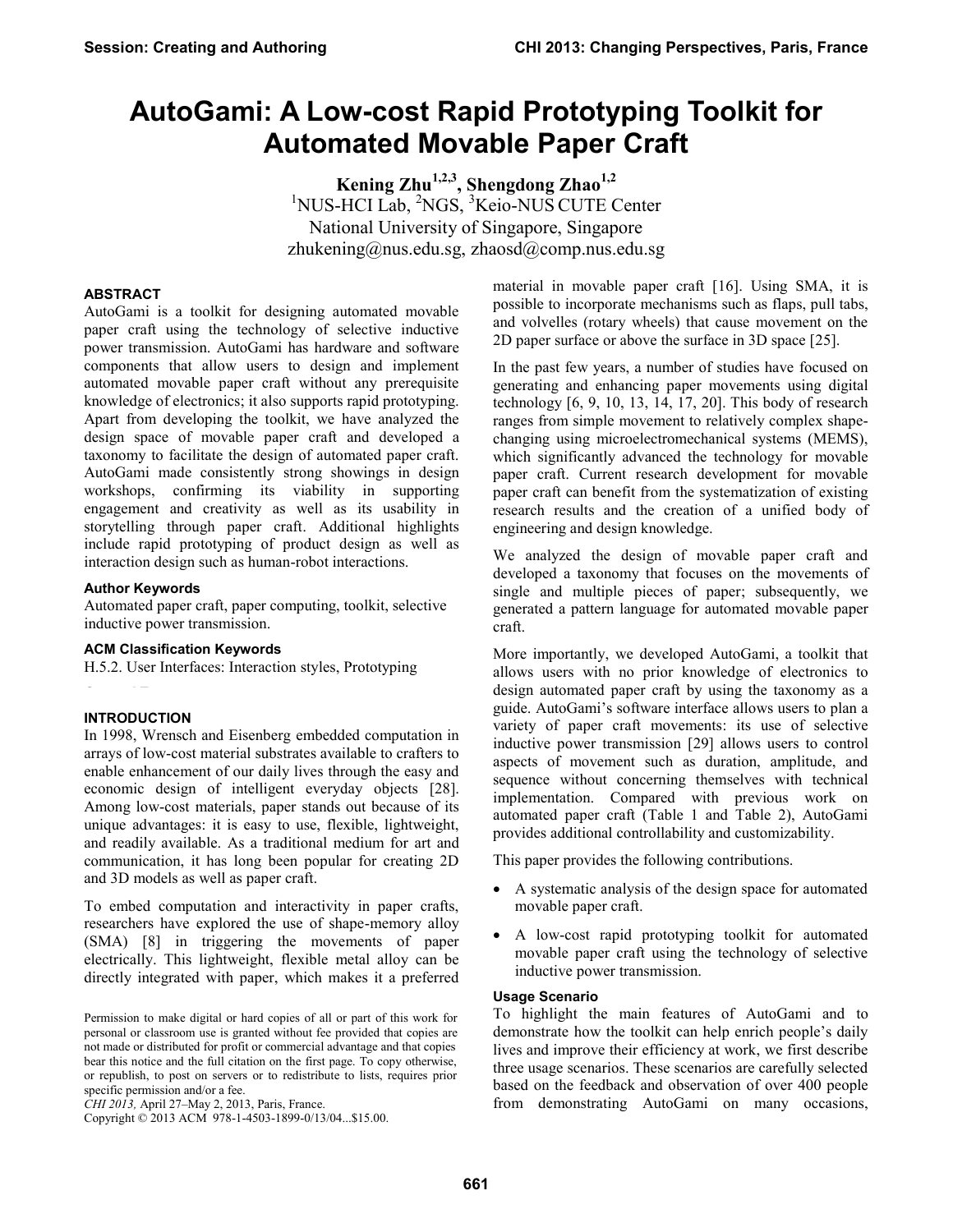including five workshops (described in more details in the evaluation section), a two-day local Maker Faire, a threeday interior design exhibition, a one-day open house exhibition, and two peer laboratory visits.

#### *Storytelling Using Automated Paper Craft*

Jean is a housewife and mother of a five-year-old boy, Tom, and a three-year-old girl, Kate. Just like most kids, both Tom and Kate love to hear stories from their mother. But because they are very young, some of the concepts in the story are difficult for them to grasp. Jean wants to enrich the stories with visual animation. Inspired by the traditional Chinese shadow puppet, she decides to create an animated paper puppet theater and invests in the AutoGami toolkit. She animates the story of The Hare and The Tortoise by first making the characters on paper (Figure 1) then using AutoGami's software and hardware to design simple movements.



**Figure 1: Movable paper characters for telling the story, The Hare and The Tortoise using AutoGami** 

While she tells the story, she makes the paper characters move accordingly: Hare moves fast in the beginning but slows down after a while. Tortoise, on the other hand, moves slowly but consistently. As time passes, Tortoise surpasses Hare and wins the race. Both Tom and Kate are engaged in the story, cheering for the Tortoise as it moves, and clapped when it wins. Because of AutoGami, Jean can tell stories in a much more vivid way. And since it is simple and easy to use, telling animated stories can be a daily activity that is enjoyed by all members of the family.

#### *Rapid Prototyping in Intelligent Devices*

John is a researcher specializing in social robotics and intelligent environments. In his next project, he will be creating social robots that have different personalities and look and feel. The movements he needs to design range from saying greetings, nodding and shaking the heads, and facial expressions.

John needs to test different types of movement so that he can assign the appropriate one for each robot. After making the paper models for each robot, as shown in Figure  $2(a)$ , he uses AutoGami to design movements, test their various types, and study each one's different patterns by adjusting parameters such as the duration and the range of movement. AutoGami's rapid prototyping system made it possible for John to identify specific types of movement appropriate for each robot, which in turn allowed him to determine the most suitable hardware to support each type of movement. He was able to save both time and money because the toolkit was easy to use, he was able to create prototypes using accessible material, and he was able to conduct tests before purchasing the necessary hardware.

John also uses AutoGami to simulate smart home behaviors. He builds a 3D paper model of a house (Figure 2(b)). Using AutoGami software, he designs the movement of the door and the window. John found the automated paper craft prototypes a very useful and effective means for both previewing the intelligent behavior and to communicating the idea with his colleagues.



**Figure 2: (a) Robot prototyping using AutoGami; (b) Smart home prototyping using AutoGami** 

#### *Interactive Art Design*

Mary, a paper craft artist, was invited to exhibit her work in the city museum. To make her artwork more engaging, the museum suggested using digital technology. Mary, who has limited knowledge in technology, uses AutoGami to automate her paper craft. After trying out the toolkit for the first time, she finds that it can trigger movements in different origami without the need to connect them to complex circuits. She creates different origami, such as a crane with flapping wings and a dog with a moving mouth. She also creates an array of origami flowers that she will arrange to depict pixels in a matrix display. She designs movements so that groups of flowers bloom at different intervals, creating different patterns that display in a sequence.

AutoGami made the design process efficient because Mary could arrange and rearrange the position of the flowers and test the different parameters for blooming. Automating paper craft was easy and fast because Mary only needed to attach actuators to the origami and plan the sequence of blooming in the GUI. At the exhibition, the automated artwork was well-received by the audience, who were amazed by how the paper craft was animated without the use of electronic wires.

The above scenarios illustrate the capabilities and potential of our toolkit. We now discuss the background and related work that motivate us to create AutoGami.

## **BACKGROUND AND RELATED WORK**

Throughout the evolution of paper, artists and designers have created various art forms through techniques such as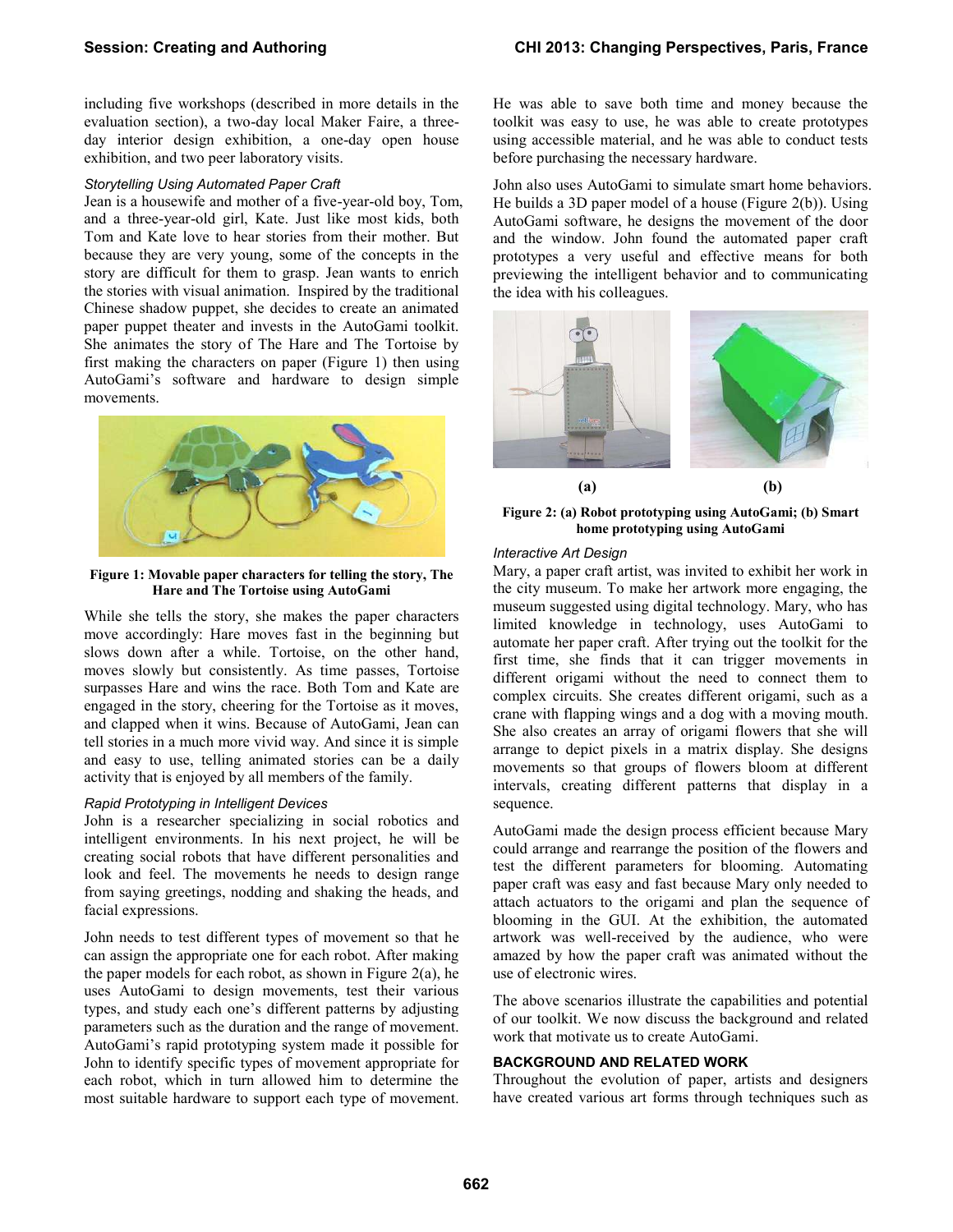folding, bending, and pop-up [\[22\]](#page-9-12). Today, paper craft is used in many other areas, such as storytelling, education, and medical treatment. Making paper craft has shown to improve children's creativity, spatial reasoning skills, and performing ability [\[21\]](#page-9-13). Paper craft can also be used to enhance in-class communication among teachers and children, and to help develop cognitive and language abilities necessary for reading and writing [\[7,](#page-9-14) [15\]](#page-9-15). However, while traditional paper craft have played an essential role in enriching art and culture, they are generally static; at most, they allow only manual or mechanical interaction, limiting their potential in the digital age.

Our work was inspired by various efforts toward the integration of the physical and virtual worlds, including tangible and physical computing [\[11\]](#page-9-16), augmented reality environments [\[27\]](#page-9-17), ubiquitous computing [\[26\]](#page-9-18), and the emerging digital art-related research in the CHI community (i.e., [\[18,](#page-9-19) [19\]](#page-9-20)). It is a contribution to the research on automated movable paper craft using SMA and to toolkits for creating movable craft.

Automated paper craft using SMA has drawn interest from researchers since the late 1990s and early 2000s. The first project that used SMA in paper craft we aware of was the Programmable Hinge [\[28\]](#page-9-0), wherein SMA was attached to a paper-made hinge structure and controlled by an external microcontroller. The Programmable Hinge set an early example of implementing automated movable paper craft for the following projects. In the Interactive Paper Devices project [\[20\]](#page-9-10), Greg Saul et al. introduced a method of embedding electrical circuits with sensors and actuators using conductive gold leaf gilding. They also presented paper prototypes of a robot, speakers, and LED lamps.

Coelho et al. [\[6\]](#page-9-4) improved on the method of embedding electrical circuits by developing pulp-based computing, a set of techniques for building sensors, actuators, and circuit boards that behave, look, and feel like paper. Jie Qi et al. [\[17\]](#page-9-9) created Electronic Popables, an interactive pop-up book that integrates electronics and pop-up mechanisms as a unified story book. Animated Paper [\[14\]](#page-9-8) is a hardware platform created from paper and shape memory alloy (SMA), which is easy to control using different energy sources ranging from sunlight to lasers. Paper craft is actuated by SMA and its movements controlled with a high-power laser pointer.

In 2012, Jie Qi et al. [\[16\]](#page-9-2) presented a set of mechanisms for actuating paper with SMAs that produced, among other things, the folding flap, parallelogram, curling flap, and clam shell, and tested one of these mechanisms in workshops. A few projects on automated paper craft used motors (Oribotics [\[9\]](#page-9-5), Adaptive Blooming [\[13\]](#page-9-7)) and MEMS (Programmable Matter [\[10\]](#page-9-6)) instead of SMAs. However, SMA has the advantage of being low-cost, lightweight, and easily integrated with paper.

Leah Buechley et al. [\[3\]](#page-9-21) used the extended LilyPad Arduino to introduce one of the first paper computing kits, which could be attached to the book page by magnetic snaps. It needs circuit planning for creating paper books that produce light and sound. Designing the output circuit also requires users to have prerequisite knowledge and experience in electronics. In addition, the complex circuitry and massive wiring increases the bulkiness of paper.

We developed our toolkit based on the technology of selective inductive power transmission [\[29\]](#page-9-11). Compared with the movable craft toolkits we described previously, ours doesn't require users to consider the design of the circuit and wire connection. They only need to attach the power receiver with actuator to the paper to implement their design. In addition, AutoGami has a software interface that allows users to plan and preview the movements before implementing them on paper.

# **ANALYSIS OF MOVABLE PAPER CRAFT**

To understand the capability and limitation of prior work in movable paper craft, we conducted a detailed analysis, including the literature on traditional movable paper craft [\[12,](#page-9-22) [23,](#page-9-23) [24\]](#page-9-24) and nine papers on automated movable paper craft that have been published in the past ten years [\[6,](#page-9-4) [9,](#page-9-5) [10,](#page-9-6) [13,](#page-9-7) [14,](#page-9-8) [16,](#page-9-2) [17,](#page-9-9) [20,](#page-9-10) [28\]](#page-9-0). Based on the analysis, we developed a simple taxonomy to classify the types of movement supported by existing movable paper crafts (Figure 3) and a pattern language to formally analyze and compare the existing systems.

## **Taxonomy of Paper Movement**

Taking our cue from the motion-centric taxonomy for classifying human manipulation behavior created by Bullock et al. [\[4\]](#page-9-25), which divides hand motion into *Within Hand* and *Not Within Hand*, we classified the movements of paper craft in two main categories: *Single Paper*, which consists of movements created by one piece of paper, and *Multiple Paper*, which consists of movements created by multiple pieces of paper (Figure 3).



**Figure 3: Classification of paper movement** 

*Single Paper* has two subcategories, which are defined by where the movement occurs:

*Within Paper* - Movement that occurs in parts of the paper, such as folding or bending paper (Figure 4) to further classify the more complicated movements of paper craft under subcategories of *Within Paper* and *Not Within Paper*.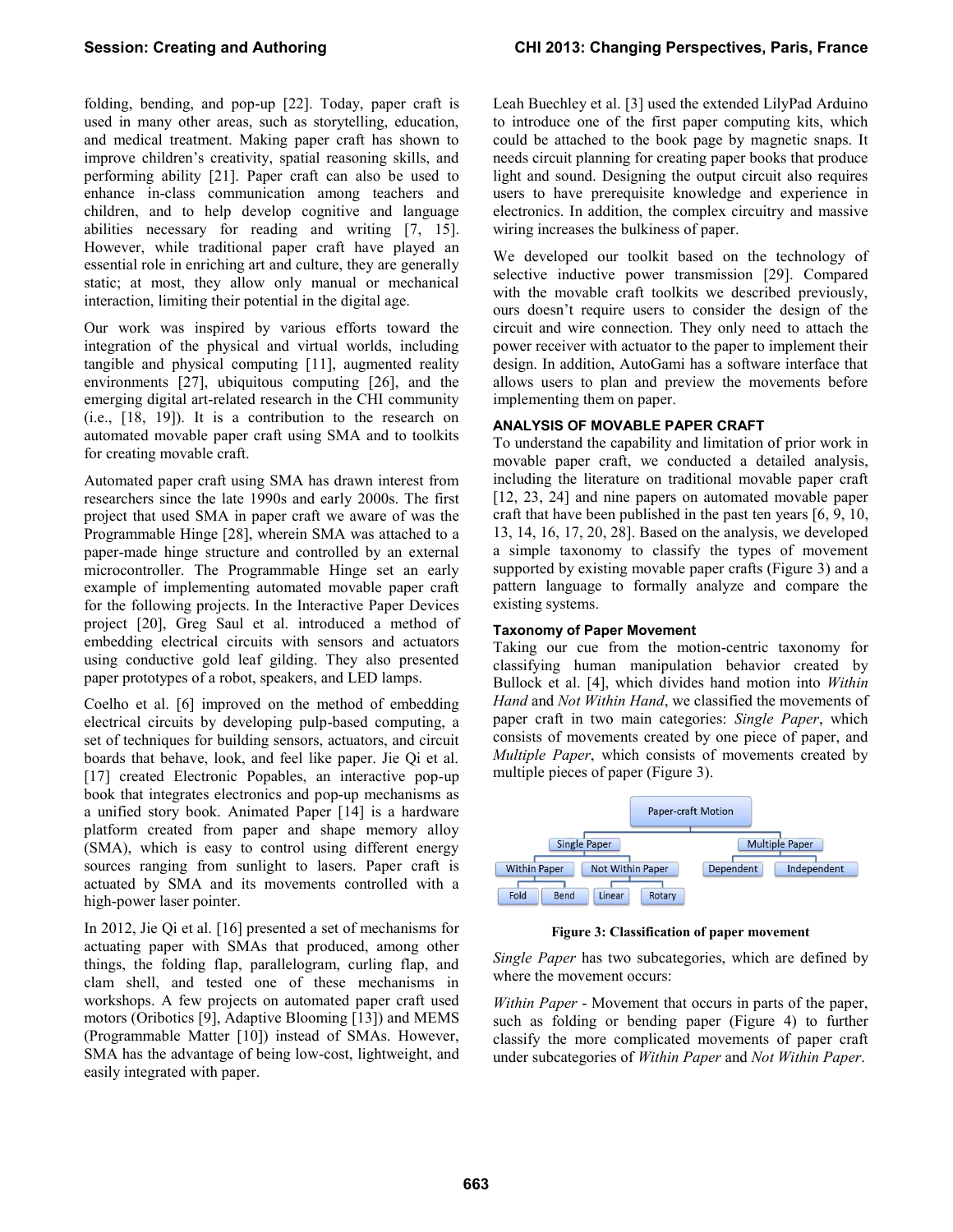

**Figure 4: Movement primitives of single piece of paper: (a) fold, (b) bend, (c) linear translation, (d) rotation** 

*Fold* - creates a crease; a combination of creases creates origami. Fold refers to folding in one direction and multiple directions (Figure 4(a)).

*Bend* - changes the paper's shape without creating creases; because of its texture, the paper usually reverts to its original shape after the bend is released. Bend includes bending forward and backward (Figure 4(b)).

*Linear* - movement in 1D, 2D, and 3D space (Figure 4(c)).

*Rotation* refers to the orientation of the paper craft. Movement along the axis can occur in 2D and 3D space (Figure 4d).

*Multiple Papers* also has two subcategories:

*Dependent* - The movement of one paper could trigger the movement of another paper. This type of movement is common in movable paper craft [\[12\]](#page-9-22), which uses traditional mechanical structures such as gears and pulling bars. In movable paper craft, we can equate dependent movement in terms of input-output relationship.

*Independent* - The movements of multiple papers have no cause and effect relationship. Each paper's movement is triggered by different sources.

## **Pattern Language for Automated Paper Craft**

The taxonomy of paper movement describes one important dimension a movable paper craft system can support. To comprehensively classify a system, a more systematic description is needed. Thus, we designed a pattern language as inspired by Card et al. [\[5\]](#page-9-26).

In our pattern language, an automated movable paper craft can be abstracted into a four-dimension vector:

## *(Movement, MovementStyle, R, W)*

Where: *Movement* is the possible movements generated in the paper craft. It includes all the movement primitives mentioned above in the subcategories of *Within Paper* and *Not Within Paper*.

*MovementStyle* is either *continuous* (perpetually moving) or *binary* (moving or not moving).

*R* is the dependency between different movements.

*W* is a set of general rules that describes the properties of the paper craft, how the system works, and its constraints.

Our pattern language uses the following set of operators:

 $<\&$ ,  $|, \rightarrow, \neg>$ 

Where: & (*and*) means the output movements can be performed at the same time. For instance, a paper craft can be folded and perform linear movement on a surface at the same time with any system-mode changing, such as button pressing.

**|** (*or*) means the system can only process a single output at a time, which would lead the mode-changing of the system.

**→** (*dependent*) shows the connection between input and output, where the starting point is the input method, and the end point is the output result.

**¬** (*binary*) means the movement is performed in continuous or binary style.

We then used this pattern language to analyze four existing automated paper crafts as examples.

The *Programmable Hinge* [\[28\]](#page-9-0) can control the rotation angle of the hinge through a microcontroller. Using the pattern language, we can describe it as:

> *ProgrammableHinge = (Movement: 2DRotary, MovementStyle: Continuous, R: {}, W: {})*

In *Animated Paper* [\[14\]](#page-9-8), SMA animates paper craft by bending, which causes it to move on a flat surface:

| <i>AnimatedPaper</i>                                                                 | $=$ | (Movement: | Bend. | Linear. |
|--------------------------------------------------------------------------------------|-----|------------|-------|---------|
| MovementStyle:                                                                       |     |            |       | Binary, |
| $R: \neg \text{Bend} \rightarrow \neg \text{IDLinear} \neg \text{2DLinear}, W: \{\}$ |     |            |       |         |

In *Animating Paper with SMA* [\[16\]](#page-9-2), there is multiple bending and folding. Since they cannot be performed at the same time, the movements have an  $\vert$  (or) relationship:

*AnimatingPaperWithSMA = (Movement: Fold, Bend,* 

*MovementStyle: Binary, R: ¬Fold|¬Bend, W: {})*

In *Interactive Paper Devices* [\[20\]](#page-9-10), the movement of the paper robot was triggered by bending the SMA.

> *InteractivePaperDevices = (Movement: Bend, MovementStyle: Binary, R: ¬Bend, W : {})*

Table 1 shows the analysis of these examples and other related work in automated movable paper craft, including the use of SMAs, motors, and MEMS as movement actuators. The dashed line indicates the | (*or*) relationship between two movements.

The taxonomy and pattern language helped us understand the capabilities of the prior work and allowed us to identify a number of areas for improvement. First, we find the number of movement types supported by previous systems cover different and often limited number of cells in Table 1. Most of them only support binary movement (i.e., [\[6,](#page-9-4) [14,](#page-9-8) [16,](#page-9-2) [17,](#page-9-9) [20\]](#page-9-10)). In Animating Paper with SMA, for instance, movement is still relatively unsophisticated: it is controlled by switching the power supply on and off. A power on/off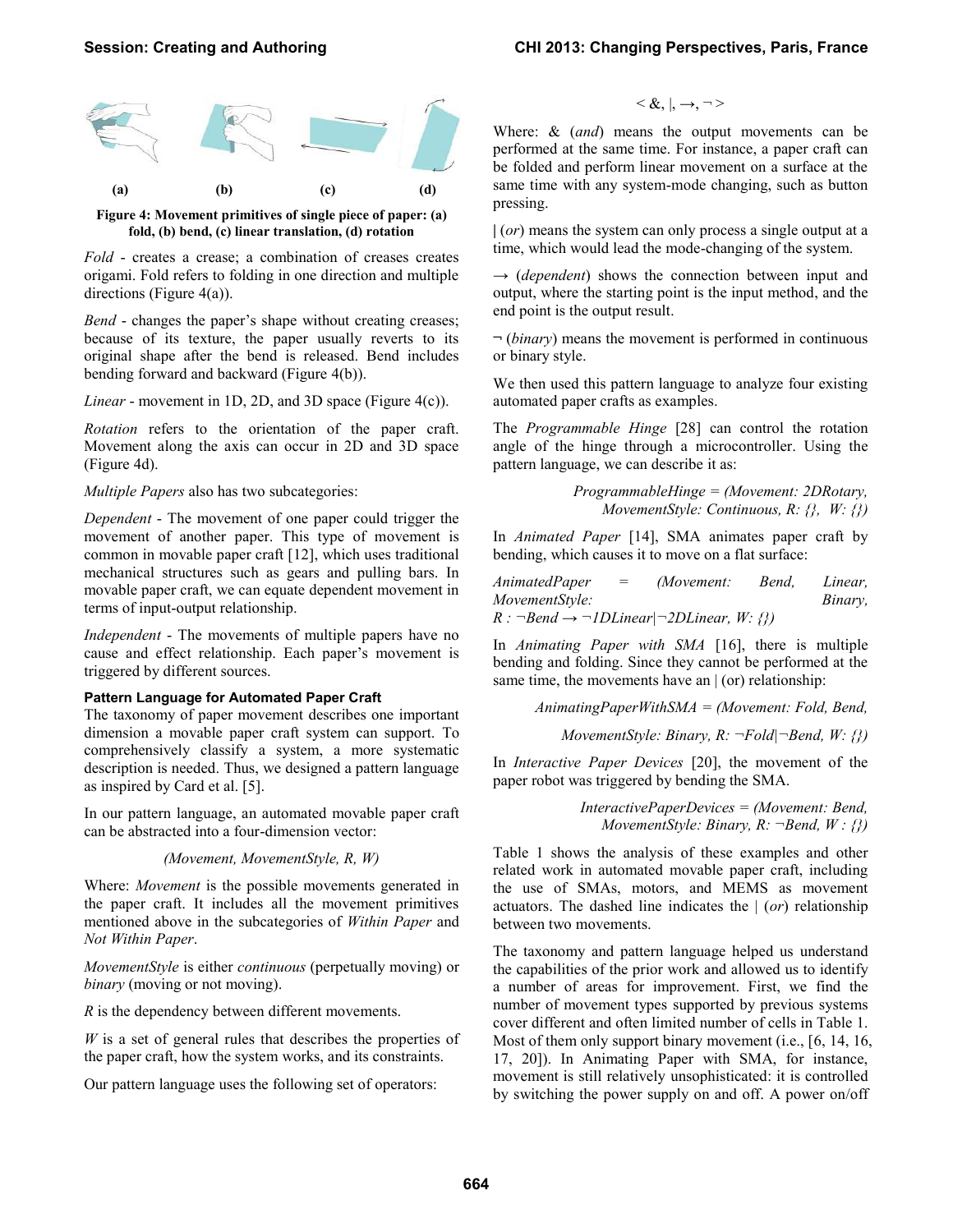|                                                                            | Not Within Paper |    |                  | Within Paper  |    |           |            |           |                   |            |
|----------------------------------------------------------------------------|------------------|----|------------------|---------------|----|-----------|------------|-----------|-------------------|------------|
| (1): Programmable Hinge [28]                                               | Rotary           |    |                  | Linear Motion |    |           | Bend       |           | Fold              |            |
| (2): Interactive Paper Devices [20]                                        | Motion           |    |                  |               |    |           |            |           |                   |            |
| (3): Animated Paper [14]                                                   | 2D               | 3D | 1D               | 2D            | 3D | Single    | Multiple   | Single    | Multiple          |            |
| (4): Electronic Popables [17]                                              |                  |    |                  |               |    | Direction | Directions | Direction | Directions        |            |
| $(5)$ : Animating Paper with SMA [16]                                      |                  |    | $\left[3\right]$ | 3★            |    | ຳ         |            |           |                   | Binary     |
| (6): Pulp-based Computing [6]                                              |                  |    |                  |               |    | 5         |            | G) 2      |                   |            |
| $(7)$ : Oribotics [9]                                                      |                  |    |                  |               |    | 4         |            | 4         |                   |            |
| $(8)$ : Adaptive Bloom [13]<br>$(9)$ : Programmable matter by folding [10] |                  |    |                  |               |    |           |            |           | $\mathfrak{I}(8)$ |            |
| (10): AutoGami                                                             |                  |    |                  |               |    |           |            | ٠a        |                   |            |
|                                                                            | ⑯                |    |                  | ⊕             |    | ☜         |            | ⑯         | $^{\rm (10)}$     | Continuous |
|                                                                            |                  |    |                  |               |    |           |            |           |                   |            |

**Table 1: Comparison of related works using the taxonomy of paper movement. This table shows that AutoGami supports a large range of movements as compared with other alternative systems.**

pattern is used, for example, to flap the wings of a paper crane.

Second, the support for designing movement is limited. Except for Interactive Paper Devices [\[20\]](#page-9-10), others do not have a graphical user interface for designing movement.

Third, existing toolkits either support rapid prototyping without sufficient controllability and customizability (Programmable Hinge [\[28\]](#page-9-0) and Animating Paper with SMA [\[16\]](#page-9-2)) or require electronic knowledge on the part of users in order to create circuits for programming and controlling the movement of paper craft (Interactive Paper Devices [\[20\]](#page-9-10)).

Fourth, some use expensive and proprietary technologies (i.e., Animated Paper uses a high-power laser for heating up the SMA), making them less accessible.

To overcome some of the above limitations and to make automated movable paper craft accessible to more users, we developed AutoGami.

#### **AUTOGAMI: A TOOLKIT FOR CONSTRUCTING AUTOMATED MOVABLE PAPER CRAFT**

AutoGami is a low-cost and easy to use toolkit that runs on selective inductive power transmission [\[29\]](#page-9-11), which allows paper craft to make more types of movements, and fully explores the taxonomy of automated paper craft. Its graphical interface makes designing and programming easier as it requires little or no engineering knowledge, supports rapid trial-and-error testing via simulation. Compared with existing systems and toolkits, AutoGami can support more movement types, as specified using the pattern language below.

*AutoGami = (Movement: Rotary, Linear, Fold, Bend, MovementStyle: Continuous, R: Rotary|Linear|Fold|Bend, W: {})*

## **Implementation**

Figure 5 shows an overview of AutoGami toolkit. The AutoGami hardware is developed based on the technology of selective inductive power transmission, which consists of controllable power transmitter and power receivers. In addition, the hardware part is connected to the controlling software through Arduino interface.

## **Hardware**

The transmitter has a push/pull MOSFET oscillator with high output power. The LC tank in the system generates the oscillation, and two power MOSFETs amplify it to enable the system to transfer more energy wirelessly. As shown in Figure 6, a one-turn antenna with a diameter of 100 mm is made of a 6-mm diameter copper loop. The power transmitter in AutoGami contains customizable slots that enable users to design their own wireless power transmitter by connecting different capacitors. In terms of controllability, the transmitter circuit could be connected to Arduino output through connection slots, or directly through the on-board switches, to turn the relays on or off and generate different output frequencies.

For the structure of the power receiver and movement actuator, we used LC tank to harvest energy at its resonance frequency. The inductor L in the system refers to coil made of 0.5mm enameled copper wire; it is circular with diameter of 5cm and has only 2 turns to match the small resistance of the SMA wire. The capacitor and the SMA are attached to 2 nodes of the copper coil. Each coil will have a different value capacitor attached, thus each will have different resonance frequency. For the movement actuator, we used spring-shaped SMA with the model of BMX100500 from TOKI Cooperation [\[1\]](#page-9-27).

## **Software**

AutoGami comes with software (Fig. 6) that facilitates the design of paper craft movements. Its GUI enables users without programming experience to draw the shape, and design the movements of the paper craft, assign actuators to the different movements, and set the sequence of those movements. The software allows the user to simulate movement using SMA before the automated paper craft is implemented in paper and SMA.

To automate paper craft with AutoGami, the user first creates the physical prototype of the movable paper craft, and then draws a model of it using the software, and designs movements by setting the amplitude and duration of different motions in the GUI. According to the IDs of the receivers, the user then attaches SMAs to different parts of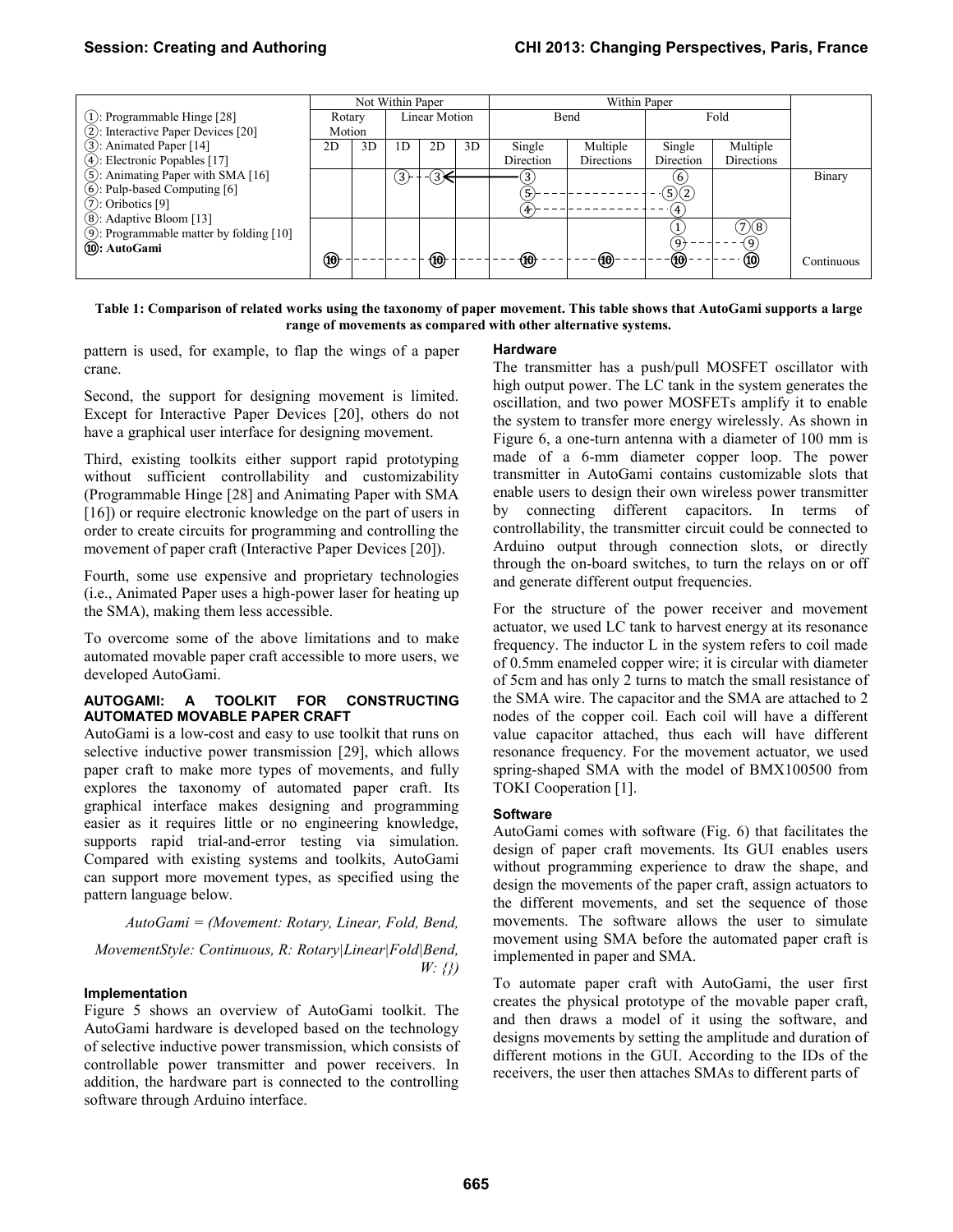

#### **Figure 5: Overview of AutoGami's hardware and software**



**Figure 6: Steps of using AutoGami to create automated paper craft.** 

the paper craft, where movement will be triggered. When the power transmitter is on, the Arduino processor analyzes the information sent by the software and triggers a specific movement in the appropriate output frequency. Figure 6 is a step-by-step illustration of this process.

## **Features of AutoGami**

AutoGami's software and hardware support features ranging from movement of different parts of a paper craft to creating a new type of movement using multiple actuators. We use a paper puppet of a bear (Figure  $7(a)$ ) to illustrate the toolkit's main features.





## *Moving different parts of the paper-craft separately*

Selective inductive power transmission can activate different power receiving coils in different output frequencies. This allows users to assign a frequency to a movement that will be implemented in a particular part of the paper craft. The IDs of the joints in the drawing are

mapped to power receivers with different resonant frequencies so that the user could identify the joint in the paper craft where he wants to trigger movement. In the case of the paper bear, the arm can be moved while the leg is static, and vice versa.

## *Adjusting the amplitude and the duration of different movements*

AutoGami allows the user to set the amplitude, or range, of the movement, as well as how long the movement is performed. For example, the angle of a waving arm can be set to a certain degree, or a car can be set to move a certain distance. In Figure 5, slide bars are adjusted to set the amplitude and duration of a movement so that the paper bear waves hello by moving the arm at a small angle (20 degrees) for about 60 seconds, or waves goodbye by moving the arm at a wider angle.

## *Defining a sequence of movements*

Users can define which movement is played before or after another movement. The sequence of movements can be arranged by setting the parameters of each movement (amplitude and duration) in a particular order. In the example of the paper bear, the user can set a sequence of movements so that the arm first waves goodbye then the legs move so that the bear walks away.

# *Replicating movement in another paper craft*

Movements of one paper craft can be implemented in another through a physical copy-and-paste method. When two paper crafts have the same structure and are supposed to execute the same movements, the SMAs are simply attached to the same joints in the new paper craft. The sequence of movements that was created in the software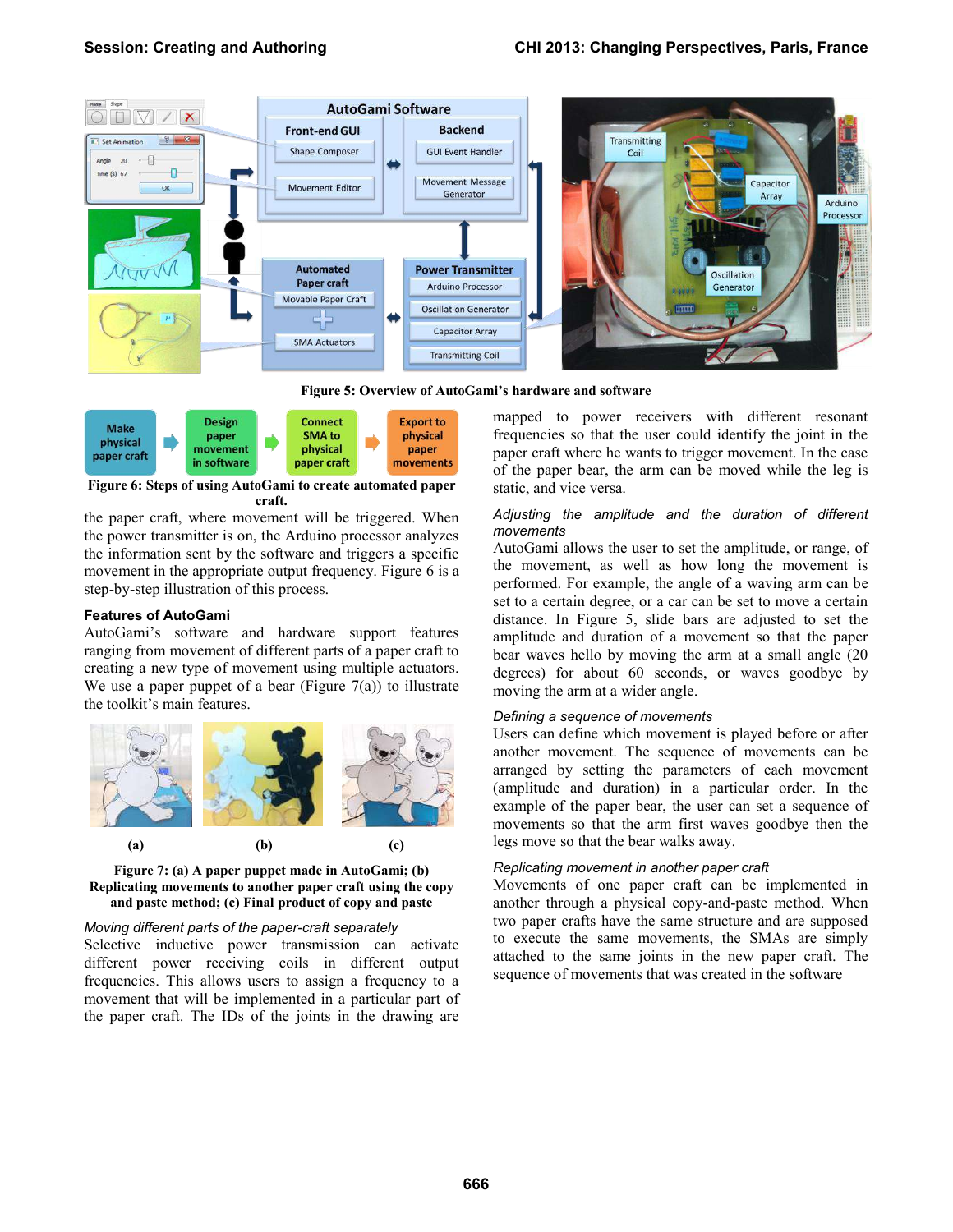|                       |                           | <b>AutoGami</b>                               | <b>Interactive Paper</b><br><b>Devices</b> [20] | <b>Animated Paper</b><br> 14 | <b>Animating Paper with</b><br><b>SMA</b> [16] |
|-----------------------|---------------------------|-----------------------------------------------|-------------------------------------------------|------------------------------|------------------------------------------------|
|                       | Cost                      | $\sim 100$                                    | $\sim 200$                                      | > \$1000                     | $\sim$ \$20                                    |
|                       | <b>Knowledge Required</b> | Paper craft making                            | Advanced<br>electronics                         | Paper craft making           | Soldering                                      |
| <b>Hardware</b>       | Power Source              | <b>Inductive Power</b>                        | Wire connection                                 | Laser                        | Wire connection                                |
| Technology            | Hardware complexity       | Low                                           | High                                            | Low                          | Medium                                         |
| Controllability       |                           | Adjust the parameters of<br>different motions | No                                              | Binary on and off            | No                                             |
|                       | Programmable              | Yes                                           | No                                              | No                           | No                                             |
| <b>User interface</b> | Paper craft Design        | <b>GUI</b>                                    | <b>GUI</b>                                      | No                           | No                                             |
|                       | Motion Design and Control | <b>GUI</b>                                    | No                                              | <b>GUI</b>                   | No                                             |

## **Table 2: Comparison of AutoGami and existing method for automating paper craft using SMA**

interface is played to generate the same movements of the original paper craft. Figure 7(b) and Figure 7(c) show that the user only needs to set up the software once to make two or more paper bears execute the same movements.

## *Combining multiple actuators in one movement*

The ability to selectively activate different SMAs allows the user to attach multiple SMAs to one movable part in the paper craft and set them up to move in different directions at the same time. This results in a new pattern of movement.

## **Comparison with Existing Toolkits on Paper Movement**

We compared AutoGami with other toolkits in terms of expressiveness (customizability), cost, hardware interface, software interface, and prerequisite knowledge from users (see Table 2). With AutoGami, designing paper craft can be done at a lower cost, and knowledge in electronics is not required. There is higher controllability in designing movements, and the complexity of the hardware embedded in the paper craft is lesser.

## *Cost*

AutoGami reduces the cost of hardware implementation by eliminating expensive processes and equipment such as gold leaf gilding and laser generators.

## *Prerequisite Knowledge from Users*

AutoGami's design interface and attach-and-play method of implementation do not require advanced knowledge in electronics unlike Interactive Paper Devices, which require expert knowledge in circuit design and programming, and Animating Paper with SMA, which requires soldiering skills.

# *Hardware Technology*

Interactive Paper Devices integrates an electronic circuit with a PIC controller into the paper material, which increases the complexity of the paper craft. Animating Paper with SMA also requires a copper-tape-based circuit to be embedded in the paper. On the other hand, AutoGami—like Animated Paper—uses attach-and-play, which merely requires the SMA to be attached to the paper to generate the movement.

AutoGami's use of inductive power has the advantage of eliminating massive wire connections to the external power source. Although Animated Paper also uses SMAs, it heats

and powers up the SMA actuator with a high-power laser, an item that is not as readily procured and thus reduces the toolkit's accessibility.

# *Controllability and Programmability*

The expressiveness of a toolkit refers to the extent it allows users to customize different movements, i.e., speed, time, sequence, and direction. Our experiment-based data shows that the speed of SMA contracting increases linearly with the current (in *Ampere* or *A*), as illustrated by the following mathematical equation:

# *Speed (cm/s) = 0.3218\*Current (A) + 0.0725*

Animated Paper only allows binary control of the movement, which is triggered by switching the power on or off. Interactive Paper Devices and Animating Paper with SMA are more expressive than this, but AutoGami has higher controllability and programmability than these three toolkits because it can activate different actuators at different times.

## *Software and User Interface*

Unlike other toolkits, AutoGami uses both GUI and physical interface in designing and controlling movements. This feature allows users to simulate the movements before implementing them to the paper craft.

## **WORKSHOP STUDIES**

To evaluate the usefulness and usability of AutoGami, we conducted five workshops with an emphasis on the following questions:

*How do users evaluate the intuitiveness and learnability of AutoGami?* 

*Do users find the toolkit useful and engaging?* 

*Is there evidence that the toolkit facilitates creativity?* 

We initially hoped to perform a comparison study with one of the three existing toolkits [\[14,](#page-9-8) [16,](#page-9-2) [20\]](#page-9-10) listed in Table 1. However, Animated Paper [\[14\]](#page-9-8) is a more costly, higher-end toolkit while Animating Paper with SMA [\[16\]](#page-9-2) is simpler and less expressive than AutoGami. Thus, both are less than ideal for the purposes of comparison. Interactive Paper Device [\[20\]](#page-9-10) is comparable to AutoGami in terms of cost and supported functionalities, but its software is not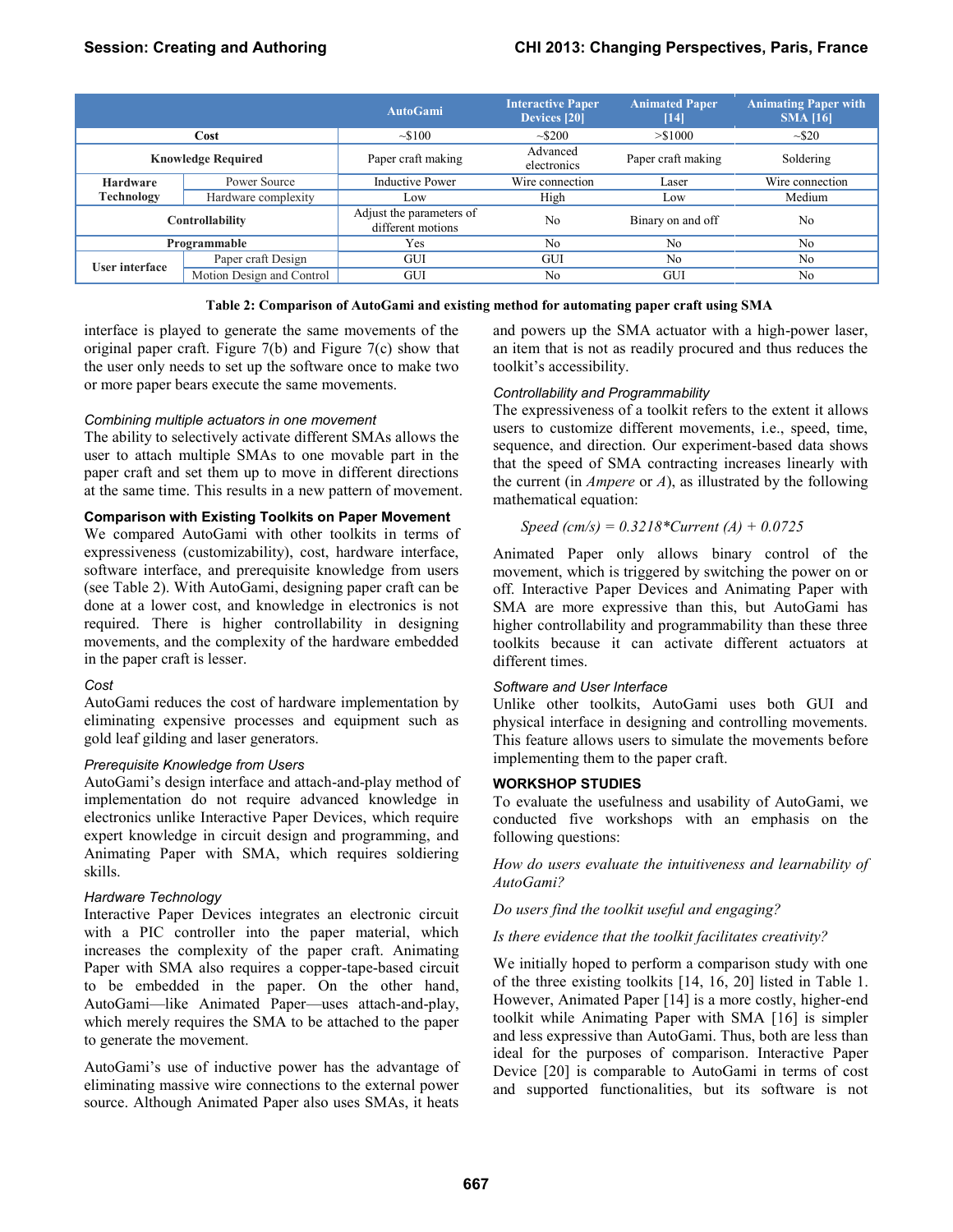available for download and we don't have enough details to replicate the system.

Therefore, we have adopted the evaluation strategy followed by other creative systems, such as SandCanvas [\[18\]](#page-9-19), and procedures used by Buechley et al. [\[2\]](#page-9-28) for our evaluation.

## **Participants**

Our workshops had a total 10 participants (2 people per workshop) consisting of five males and five females with ages ranging from 23 to 39 years (M=27.5, SD=4.81). The workshops were held in a meeting room with a dimension of 10 m x 7 m. Prior to conducting the workshops, we recorded the information on each participant's background skills in electronics and paper craft. Eighty percent of the participants considered their experience of electronics to be of intermediate level or lower, while 20% of them considered their background of paper craft to be of expert level but their experience in it to be at a lower level.

#### **Apparatus**

As shown in Figure 8, each participant worked with an AutoGami toolkit, which consisted of hardware (a transmitter connected to a power supply and two power receivers with SMAs in different resonant frequencies) and a software interface installed in a Lenovo ThinkPad X220. They were supplied with tools for making paper craft, such as paper, colored pens, scissors, needle, and wire. They were also provided with some premade paper crafts that they could examine and get inspiration from.



**Figure 8: Setup of the workshop environment** 

## **Method**

The workshop was conducted in four sessions:

1. Introduction. (*10 minutes*) The workshop facilitator gave a brief introduction of AutoGami and the technology of selective inductive power transmission, and showed a few examples of automated movable paper craft that can be made using AutoGami. The objective was to give the

participants a brief understanding of the toolkit and the technology.

2. Guided Task. (*15–20 minutes*) After being introduced to AutoGami, the participants were given a printed tutorial on how to make an automated movable paper craft. The participants were asked to recreate this example to familiarize themselves with the AutoGami toolkit. The activity involved creating paper craft from scratch and planning the movements of two independent parts using the software interface.

3. Free Task. (*30–40 minutes*) Participants were grouped in pairs and were asked to explore their creativity and imagination by creating a new automated movable paper craft. This session aimed to provide us insights on how AutoGami allows users to explore their creativity.

4. Demo. (*10 minutes*) After making their own paper craft, each pair was asked to show a demo of the automated paper craft and explain the design rationale.

The workshop process was video recorded with the participants' consent. After the workshop, the participants answered a questionnaire on their impressions of the toolkit.

## **Results**

*User Evaluation of AutoGami's Intuitiveness and Learnability*  Participants found AutoGami's hardware and software interfaces intuitive and easy to learn. One participant reported that it was *"easy to get used to the system"* and to working with the toolkit. Other participants commented: *"It is amazing to [familiarize myself] with a new technology and create an automated movable paper craft in less than one hour,"* that AutoGami can be easily and quickly understood, and that *"it is like the LEGO [of paper craft]."* The results of the questionnaire showed that intuitiveness earned a score of 4.5/5 while learnability scored 4.7/5.

All the participants were able to finish the guided task within the allotted time of 20 minutes. In the 40-minute free task, the participants were able to come up with different ideas for automated paper craft and implement them using AutoGami. They were allowed to ask questions when they faced difficulties, but very few did. There were, at most, two questions asked during each of the five workshops, which suggested that the toolkit was self-explanatory.

Nonetheless, the questions posed did help us to identify minor usability problems of the interface. Examples were *"Do I need to draw the exact shape of my paper craft? It seems I can only draw some simple shapes here,"* and *"What are the exact positions to attach the two ends of SMA?"* which indicate that the free-drawing function and the instructions on how to attach SMAs can be improved.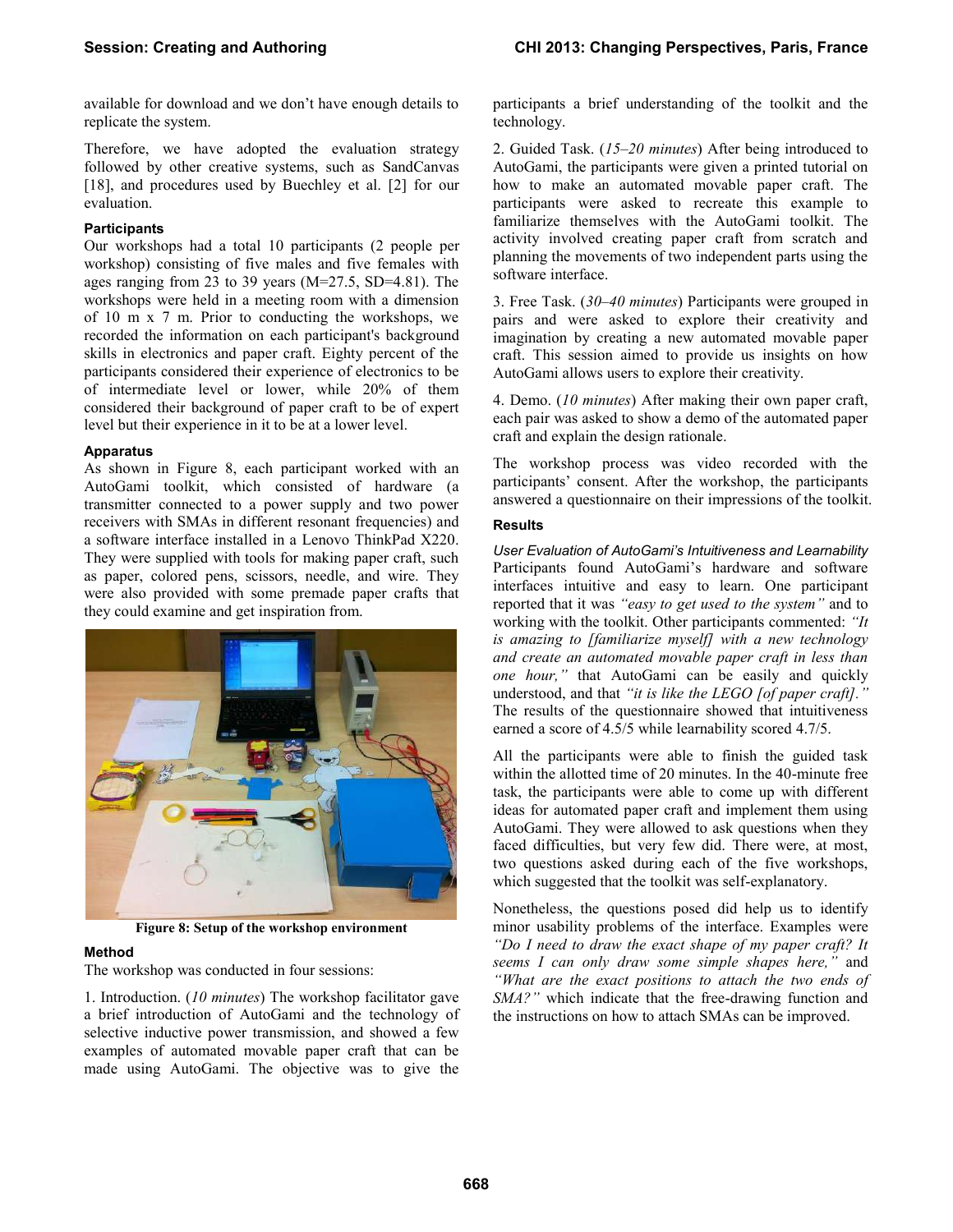

**Figure 9: Automated paper craft created in AutoGami workshops** 

#### *User Opinions on the Toolkit's Usefulness and Capacity to be Engaging*

Workshop participants unanimously agreed that the toolkit is useful and that it can be employed in the following: teaching electronics, software, and interaction design to children; interactive storytelling; rapid prototyping for robot movements; designing smart furniture; and pure entertainment.

Overall enjoyment scored 4.5/5. It was observed that enjoyment increased when the participants were allowed to be creative. They were excited by the opportunity to create movable paper craft. This is reflected in the higher rating of enjoyment for the free task (4.7/5) as compared to the guided task (4.2/5).

Participants liked the toolkit, and most of them strongly agreed (4.4/5) that they wanted to recommend it to their friends. According to feedback, the toolkit is fun for introducing children to electronics, software, and movable paper craft; as one participant said, *"I had a great time playing with movable paper craft."*

# *Evidence of the Toolkit's Ability to Facilitate Creativity*

Six pieces of automated paper craft were created during the five workshops, ranging from a natural scene to animals and from cartoon characters to architecture (Figure 9). A pair of girls used the copy-and-paste method to apply the same movements to a different paper craft. They used the same pulling movement on their cat's mouth and their elephant's nose. Another pair—an animation designer and an electronic engineer—adjusted the amplitude and duration of a movement to create a boat that moved in the waves. The boat's big movement depicted a bigger wave while a small movement depicted a smaller wave.

The post-workshop questionnaire also showed positive results in the area of facilitating creativity. The participants said that the toolkit allowed them to easily explore different possibilities of automatic movable paper craft, as evidenced by the score of 4/5 for this statement. Similarly, the statement "I became creative in automated movable paper craft using this toolkit" earned a score of 4.4/5.

In summary, the distributions of the scores for selected key questions are illustrated in Figure 10.



**Figure 10: Score distribution for selected questions in the postworkshop questionnaire** 

# **Other Insights**

Every group in the workshop used a similar process for designing automated paper craft. During the free task, most groups first decided on what real-world example to use for the automated paper craft. They then decided on the color of each part of the paper craft, as they identified color as an important characteristic. Finally, they decided on the movement the paper craft should make. This process motivated us to look at the properties of traditional paper craft—such as real-world examples, color, texture, and shape—in more detail as we improve the analysis of the design space on automated paper craft and further develop our toolkit.

# **LIMITATIONS**

The current AutoGami hardware has limitations that prevent it from performing very complex, fast, and precise movements. AutoGami's software interface only supports drawing with simple shapes (e.g., circle, rectangle, and triangle). Thus, when using the GUI to draw a paper craft, the user can only draw its general shape. In addition, the size of the power-receiving coil needs to be optimized. It is relatively big compared to the size of the transmitter; as a result, it limits the number of receivers that can be placed on the inductive surface.

# **CONCLUSION AND FUTURE DIRECTIONS**

In this paper, we have analyzed the research on movable paper craft by presenting a taxonomy and pattern language for this field. Our taxonomy can help researchers and designers to better understand previous work and to identify promising opportunities for new design. Motivated by our analysis, we developed AutoGami, a low-cost rapid prototyping toolkit for automated paper craft. Its software and hardware interfaces support the design of different